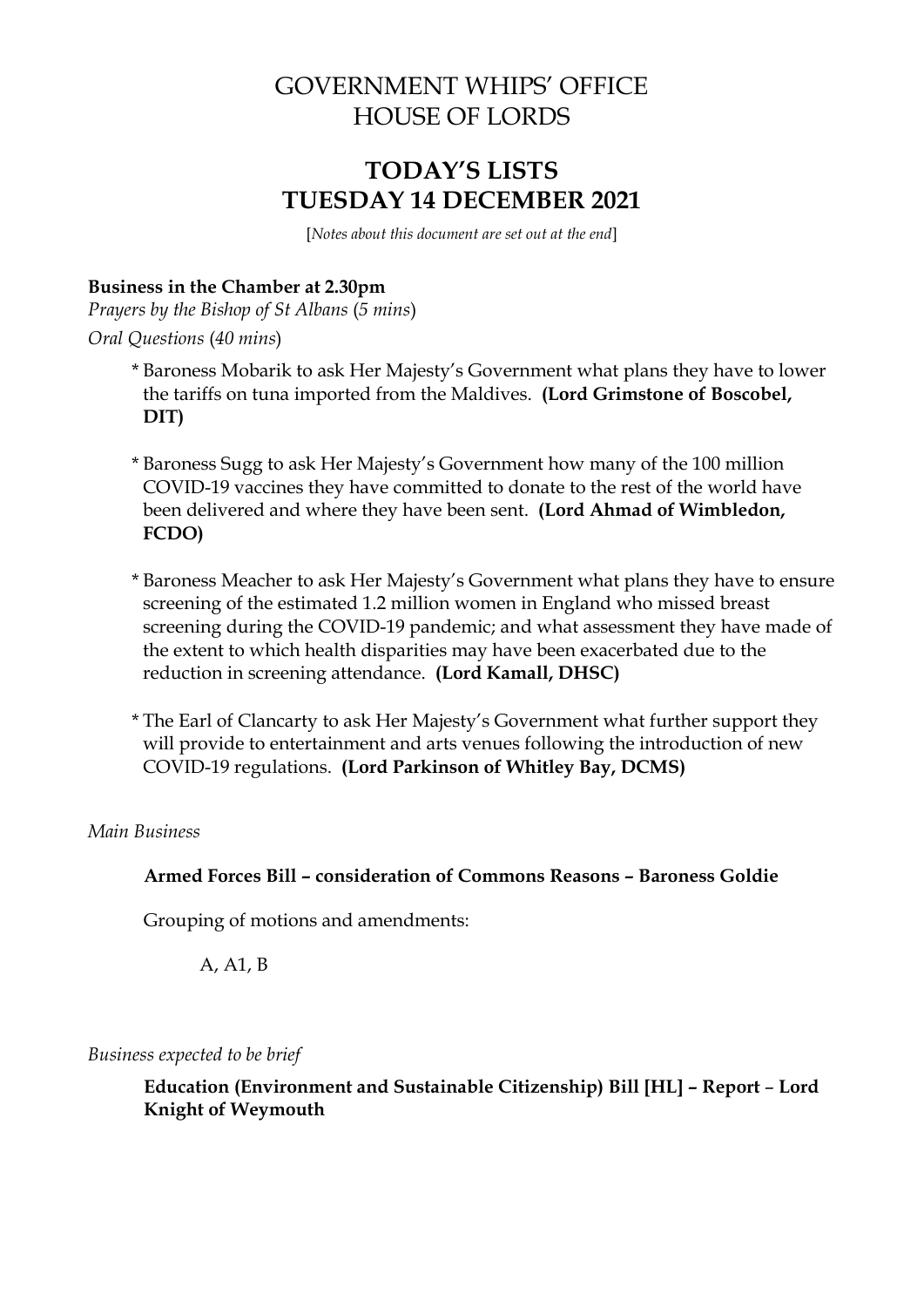## **Health and Social Care Act 2008 (Regulated Activities) (Amendment) (Coronavirus) (No. 2) Regulations 2021 – Approval Motion – Lord Kamall**

**Fatal motion – Baroness Noakes**

*Questions on an urgent question made in the House of Commons on 13 December (10 minutes)*

## **Metropolitan Police: Stephen Port Murders Inquest (Baroness Williams of Trafford)**

*Main business (cont.)*

### **Advanced Research and Invention Agency Bill – Report – Lord Callanan**

Target for the day: to complete the Report stage

Grouping of amendments:

1, 2, 3, 8, 21, 22 4, 5, 19 6, 7 9, 10, 11 12, 13, 14 15, 16, 17, 18 20

## **Charities Bill [HL]** *(Law Commission Bill)* **– Report – Lord Parkinson of Whitley Bay**

Target for the day: to compete the Report stage

Grouping of amendments:

g1, g5, g6, g7 2, 4 3 g8, g9, g10, g11, g12